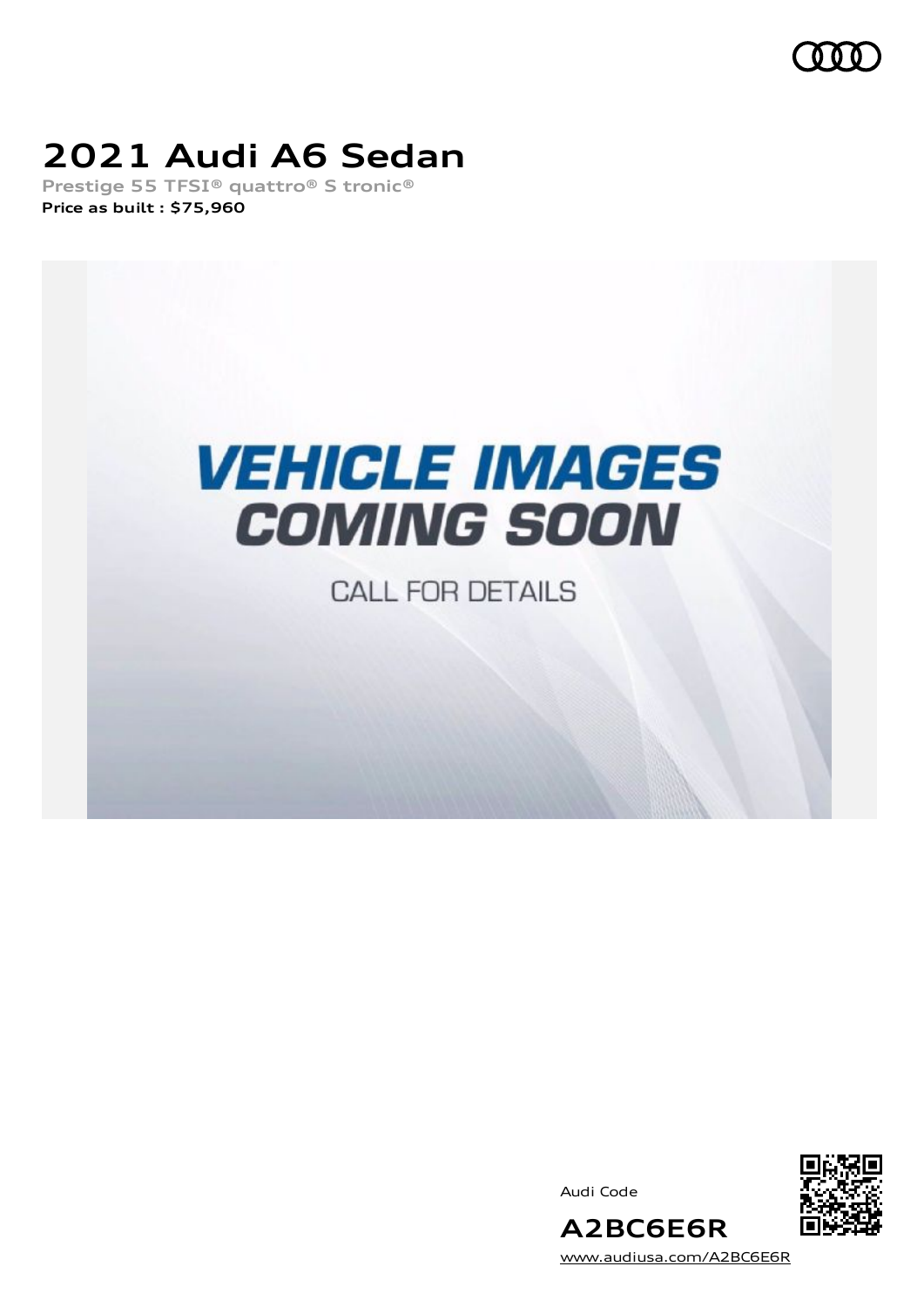## **Summary**

**Audi 2021 Audi A6 Sedan** Prestige 55 TFSI® quattro® S tronic®

**Price as buil[t](#page-8-0)** \$75,960

#### **Exterior colour**

Mythos Black metallic

### **Interior colour**

| Seats     | Black with Rock Gray stitching |
|-----------|--------------------------------|
| Dashboard | Black                          |
| Carpet    | Black                          |
| Headliner | Moon Silver                    |

### **Technical Specifications**

| Engine type                  | 3.0-liter six-cylinder                                       |
|------------------------------|--------------------------------------------------------------|
| stroke                       | Displacement/Bore and $2,995/84.5 \times 89.0 \text{ cc/mm}$ |
| Max. output                  | 335 HP                                                       |
| Torque                       | 369 lb-ft@rpm                                                |
| Top track speed              | $130$ mph                                                    |
| Acceleration (0 - 60<br>mph) | 5.1 seconds                                                  |
| Recommended fuel             | Premium                                                      |

# **VEHICLE IMAGES COMING SOON**

**CALL FOR DETAILS** 

### **Further Information**

| Warranty        | N٥       |
|-----------------|----------|
| Mileage         | 22 miles |
| Type of vehicle | Used car |

**Audi Code**

A2BC6E6R

**Your configuration on www.audiusa.com** [www.audiusa.com/A2BC6E6R](https://www.audiusa.com/A2BC6E6R)

**Commission number** 2a69151b0a0e0adf7df3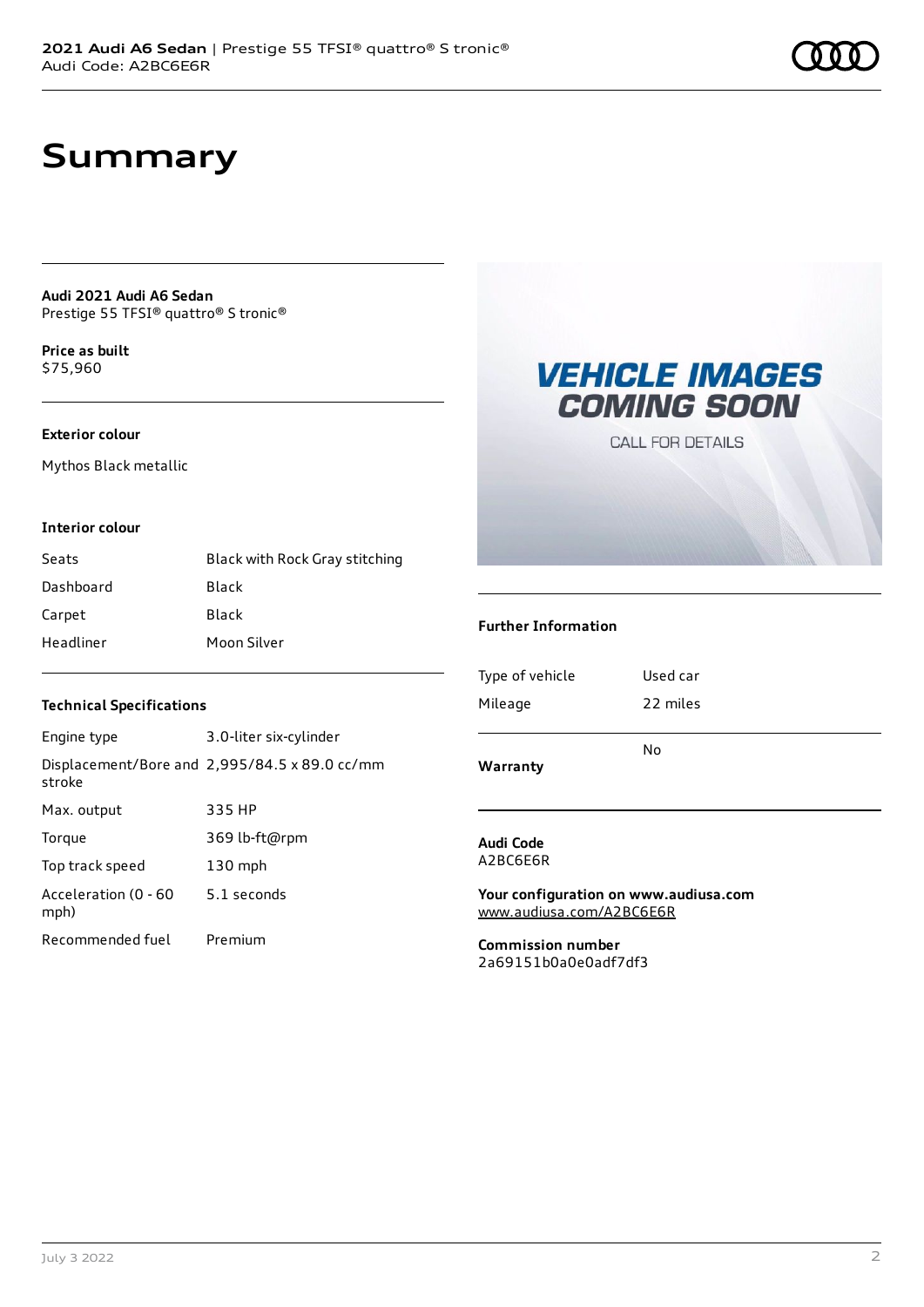

# **Standard features**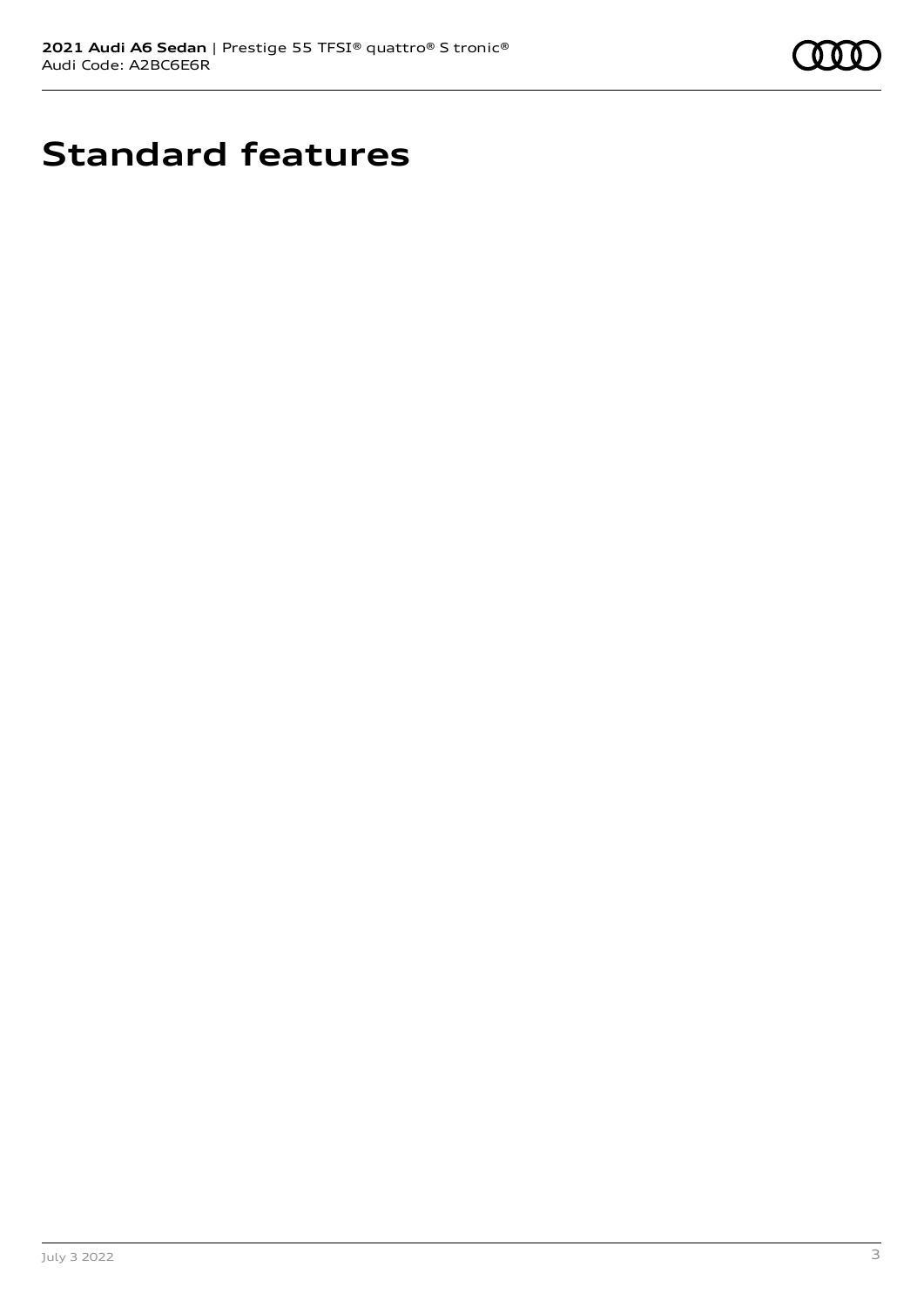# **Dealer remarks**

Nav System, Moonroof, Heated Leather Seats, LUXURY PACKAGE, BLACK OPTIC SPORT PACKAGE, PRESTIGE PACKAGE, All Wheel Drive, Turbo Charged Engine. Mythos Black metallic exterior and Black interior, Prestige trim.

KEY FEATURES INCLUDE Navigation, Leather Seats MP3 Player

#### OPTION PACKAGES

PRESTIGE PACKAGE Heated 3-Spoke Multifunction Steering Wheel, shift paddles, Audi Phone Box w/Wireless Charging, signal booster, Audi Virtual Cockpit, Audi Side Assist w/Pre Sense Rear, Top View Camera System w/Virtual 360 View, Dual Pane Acoustic Glass, Open & Close Power Trunk, Multicolor Contour/Ambient LED Int Lighting Pkg, 4-Zone Automatic Climate Control, Heated Rear Seats, Bang & Olufsen 3D Premium Sound System, Headlight Washer System, Audi Active Lane Assist w/Emergency Assist, Audi Adaptive Cruise Assist, traffic jam assist and turn assist, Contrast Stitching on Door Armrests & Knee Bolster, Power Rear Window Sunshade, manual rear side window sunshades, Power Soft-Closing Doors, HD Matrix-Design LED Headlights w/High Beam Assist, Intersection Assist, Head-Up Display, LED, LUXURY PACKAGE Individual Contour Front Seats, driver and front passenger memory and massage functions, Extended Leather Package, Included on dash, armrests and center console

#### BUY FROM AN AWARD WINNING DEALER

AUDI SOUTH AUSTIN was the first dealership in the Austin area to be owned by the Hendrick Automotive Group and now the Only Back to Back Audi Magna Award Winning Dealer in Central Texas! We are excited to offer an exceptional buying experience with the Audi Brand and our ability to showcase a Large offering of Pre Owned vehicles. Come visit us in Austin's Newest Audi Showroom. Easy to get to, just off South IH35 Frontage Road on The Motor Mile.

Horsepower calculations based on trim engine configuration. Fuel economy calculations based on original manufacturer data for trim engine configuration. Please confirm the accuracy of the included equipment by calling us prior to purchase.

This Dealership checks the vehicle recall status prior to making any pre-owned vehicle available for sale. Manufacturers and/or NHTSA may announce additional recalls at any time. To inquire about the recall status of this vehicle, visit: <https://vinrcl.safercar.gov/vin/>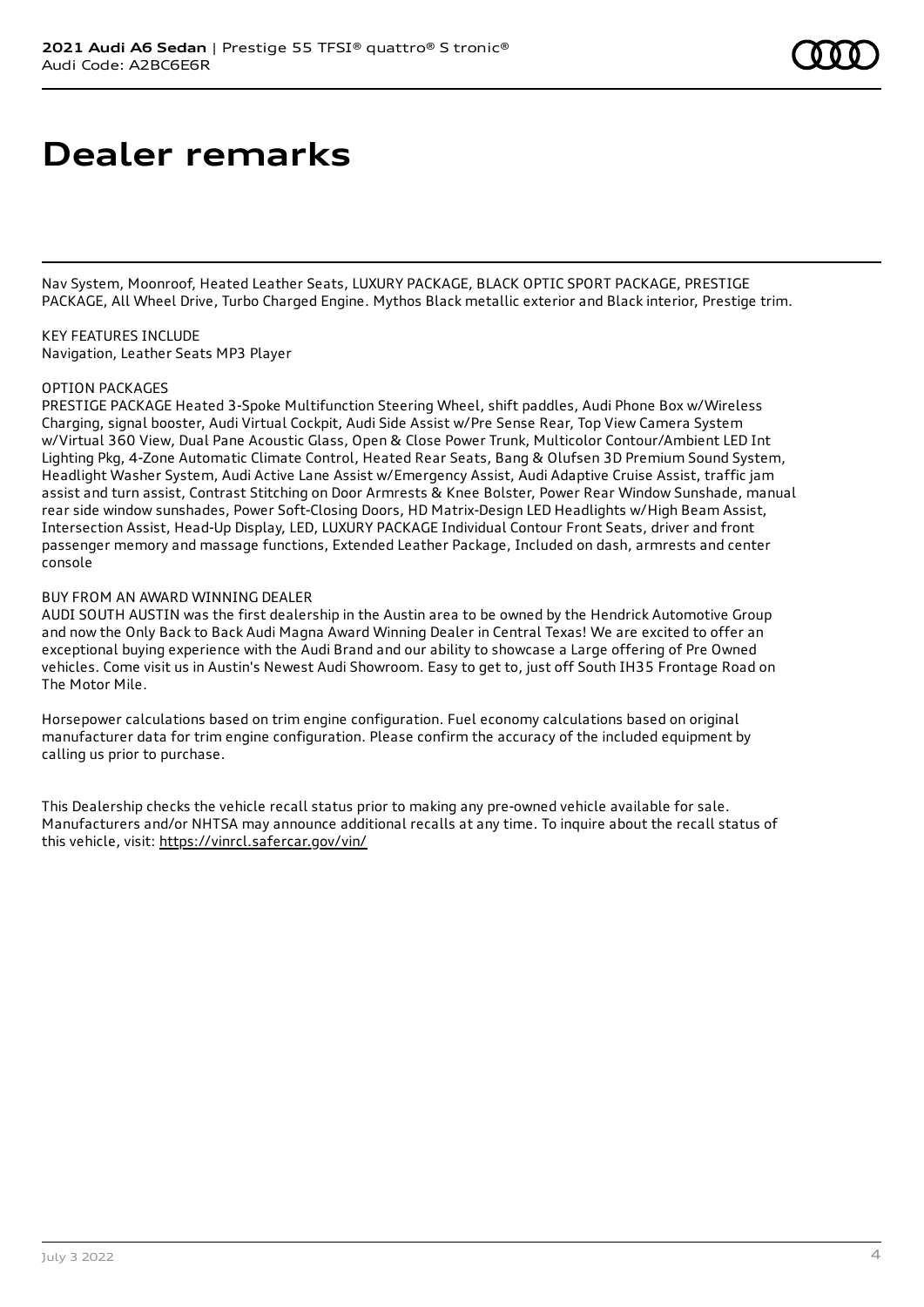# **Technical Specifications**

### **Engineering | Performance**

| Engine type                                 | 3.0-liter six-cylinder                                                | Steering type                      |
|---------------------------------------------|-----------------------------------------------------------------------|------------------------------------|
| Power Level                                 | 55                                                                    |                                    |
| Max. output                                 | 335 HP                                                                | Turning diameter, curb-<br>to-curb |
| Displacement                                | 3.0l                                                                  | Steering ratio                     |
| Torque                                      | 369 lb-ft@rpm                                                         |                                    |
| Valvetrain                                  | 24-valve DOHC with Audi valvelift<br>system and variable valve timing | <b>Suspension</b>                  |
| Acceleration (0 - 60<br>mph)                | 5.1 seconds                                                           | Front axle                         |
| Engine block                                | Aluminum-alloy                                                        | Rear axle                          |
| Induction/fuel injection Turbocharged/TFSI® |                                                                       |                                    |
| Cylinder head                               | Aluminum-alloy                                                        | Optional                           |
|                                             | Displacement/Bore and 2,995/84.5 x 89.0 cc/mm                         |                                    |
| stroke                                      |                                                                       | <b>Brakes</b>                      |
| Top track speed                             | 130 mph                                                               | <b>Front brakes</b>                |
|                                             |                                                                       | Rear brakes                        |
| <b>Electrical system</b>                    |                                                                       | Parking brake                      |
| Hybrid system battery                       | 48-volt Mild Hybrid Electric Vehicle<br>(MHEV) technology with        |                                    |
|                                             | recuperation                                                          | <b>Body</b>                        |
|                                             |                                                                       | Material                           |

**Steering**

### **Transmission | Drivetrain**

| Drivetrain type | quattro <sup>®</sup> all-wheel drive with ultra <sup>®</sup><br>technology |
|-----------------|----------------------------------------------------------------------------|
| Transmission    | Seven-speed S tronic <sup>®</sup> dual-clutch<br>automatic transmission    |



### Electromechanical progressive steering system 36.4 ft  $12.1:1$ Five-link front independent steel spring suspension Five-link rear independent steel spring suspension Adaptive damping suspension 13.3 (ventilated disc) in 13.0 (ventilated disc) in **Electromechanical** Lightweight technology—multimaterial construction (steel and aluminum composition) Corrosion protection Multistep anti-corrosion protection **Warranty | Maintenance** Warranty 4-year/50,000-mile Audi New

Vehicle Limited Warranty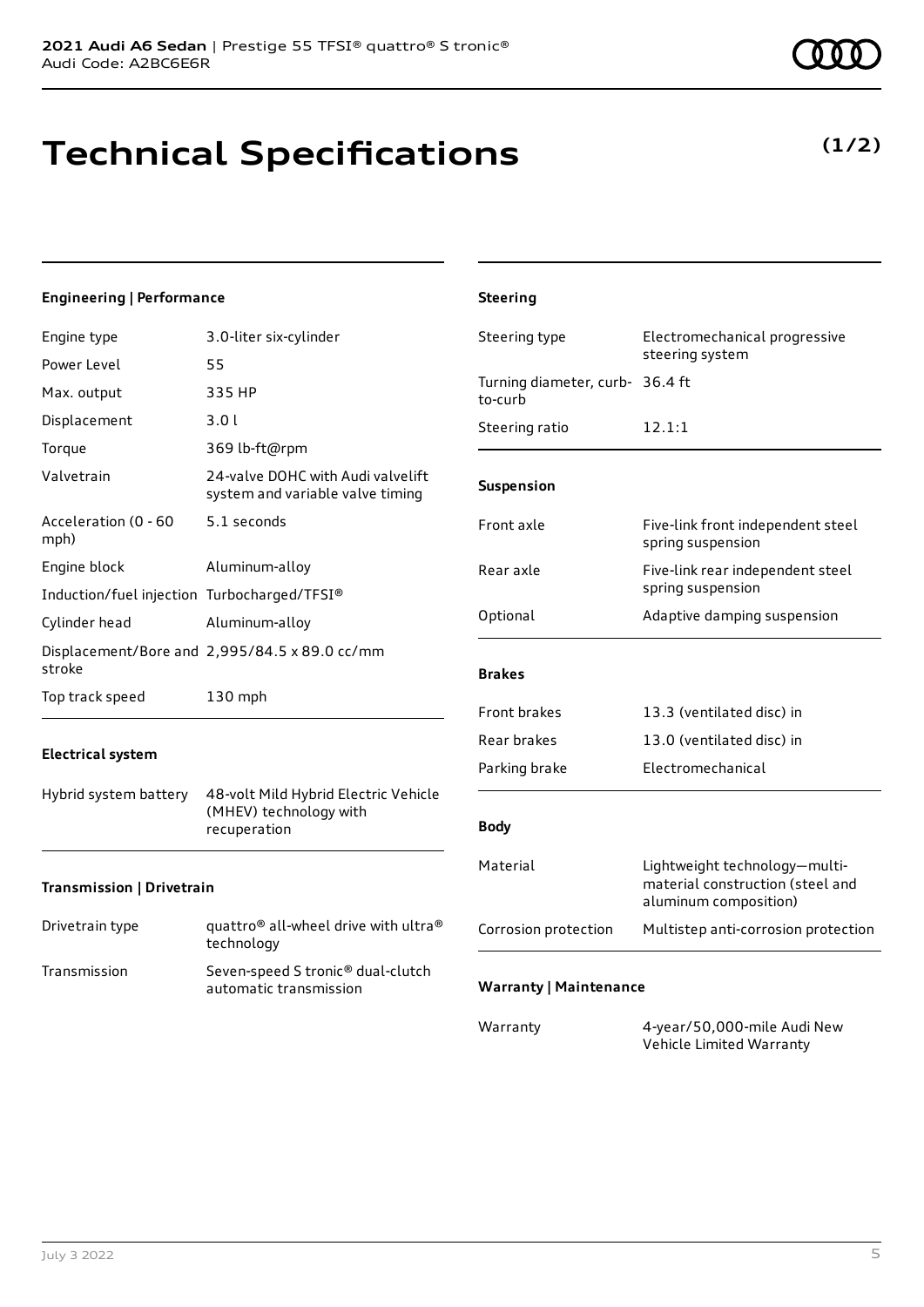# **Technical Specifications**

### **Exterior Measurements**

| Height                           | 57.4 in   |
|----------------------------------|-----------|
| Overall width without<br>mirrors | 74.3 in   |
| Length                           | 194.4 in  |
| Wheelbase                        | 115.1 in  |
| Drag coefficient                 | $0.29$ Cw |
| Overall width with<br>mirrors    | $83.1$ in |
| Track rear                       | 63.7 in   |
| <b>Track front</b>               | 64.2 in   |
| Curb weight                      | 4,266 lb  |

#### **Interior measurements**

| Seating capacity                          | 5                    |
|-------------------------------------------|----------------------|
| Shoulder room, rear                       | 56.5 in              |
| Head room with front<br>sunroof           | 38.0 in              |
| Leg room, rear                            | 37.4 in              |
| Shoulder room, front                      | 57.8 in              |
| Head room with rear<br>sunroof            | 38.1 in              |
| Leg room, front                           | $41.3$ in            |
| Cargo volume, rear<br>seatbacks up/folded | 13.7/NA cu ft, cu ft |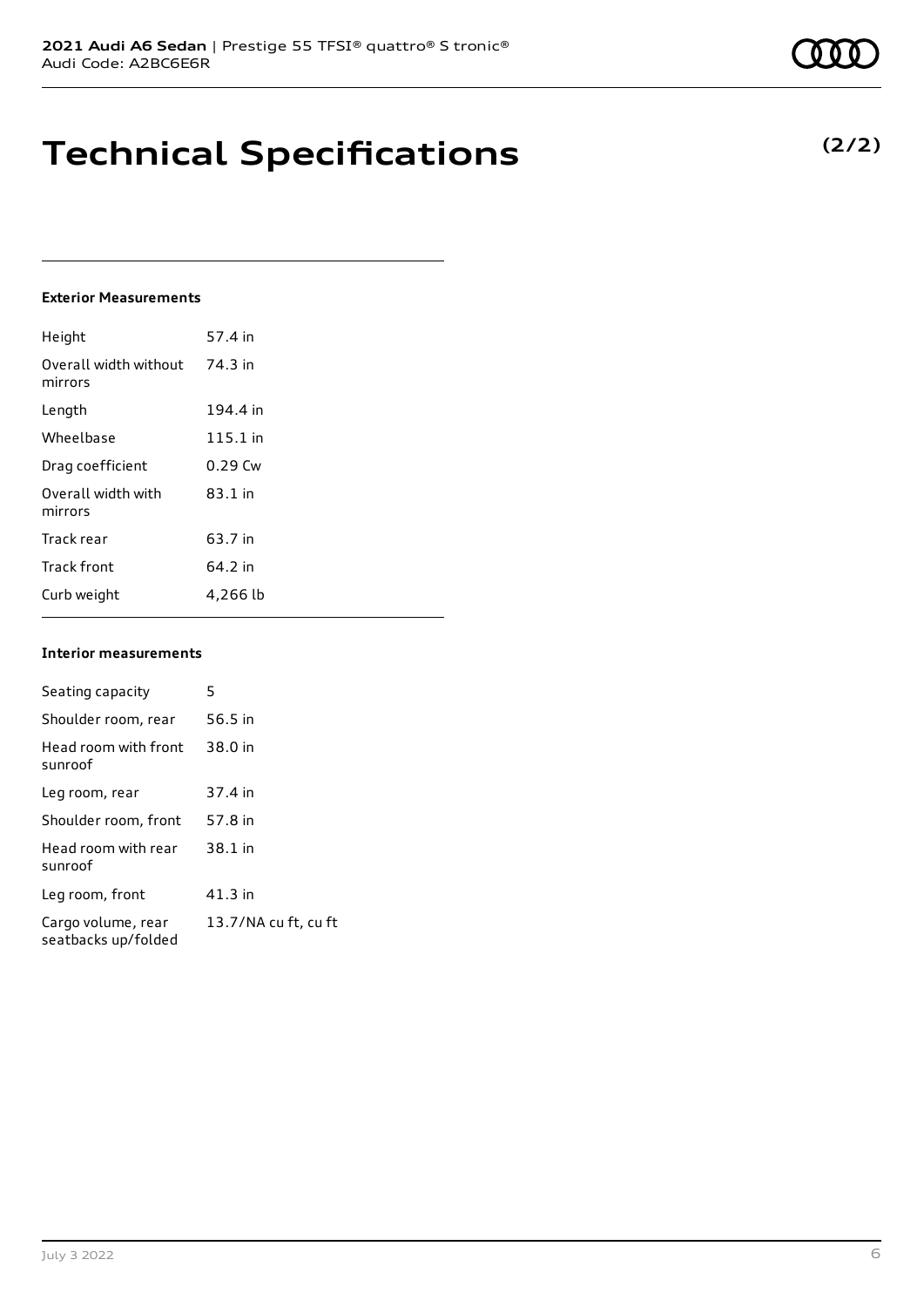### **Consumption- and emission**

### **Consumption by NEDC**

| urban       | 22 mpg |
|-------------|--------|
| extra-urban | 29 mpg |
| combined    | 24 mpg |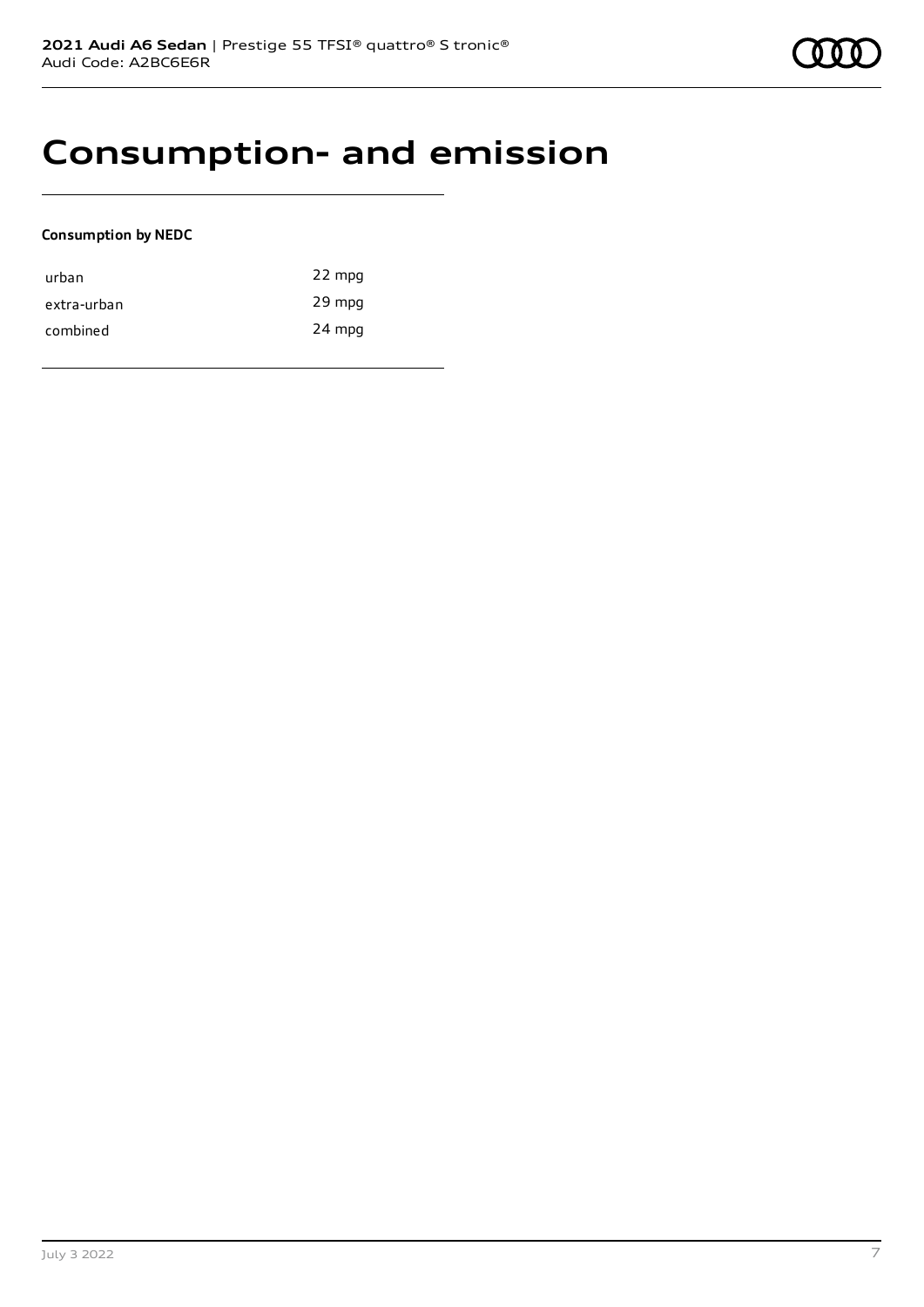# **Contact**

Dealer **Audi South Austin**

4738 S. Ih 35 Frontage Rd. 78745 Austin TX

Phone: 5126606700 FAX: 5126606701

www: [https://www.audisouthaustin.com](https://www.audisouthaustin.com/)